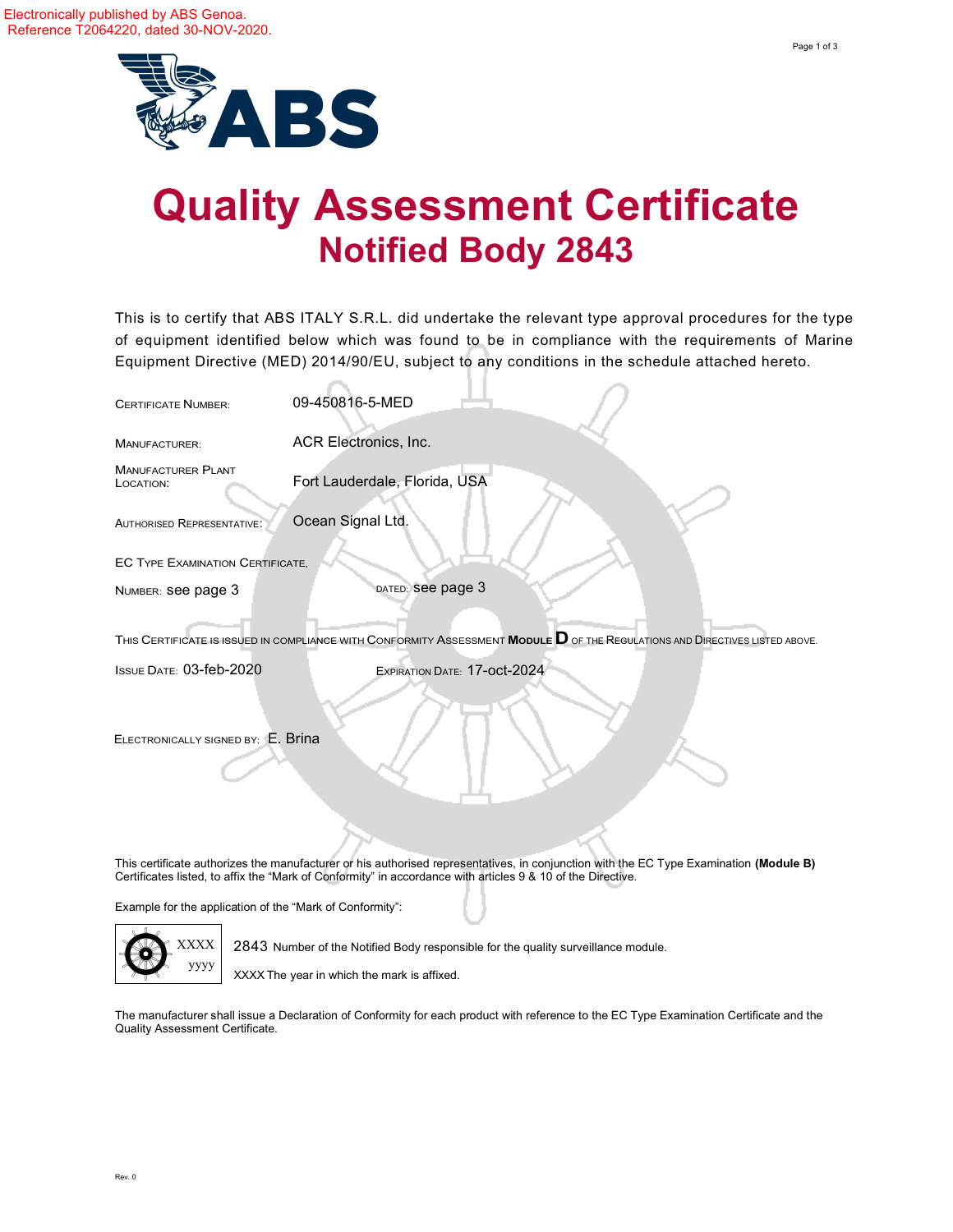| <b>Entry Date:</b>                | 03-feb-2020            |                                                                                                                      |
|-----------------------------------|------------------------|----------------------------------------------------------------------------------------------------------------------|
| <b>Name of Equipment</b>          |                        |                                                                                                                      |
| <b>Manufacturer:</b>              | ACR Electronics, Inc.  |                                                                                                                      |
|                                   |                        | 5757 Ravenswood Road                                                                                                 |
|                                   | <b>Fort Lauderdale</b> |                                                                                                                      |
|                                   | Florida 33312          |                                                                                                                      |
|                                   | Tel:                   | <b>United States of America</b><br>+1 954 981 3333                                                                   |
|                                   | Fax:                   | +1 954 983 5087                                                                                                      |
|                                   | Email:                 | Dan.Stankovic@acrartex.com                                                                                           |
|                                   | Website:               | www.acrartex.com                                                                                                     |
|                                   |                        |                                                                                                                      |
| <b>Authorized Representative:</b> | Ocean Signal Ltd.      |                                                                                                                      |
|                                   | Melkbon 39             |                                                                                                                      |
|                                   | 1602 JD Enkhuizen      |                                                                                                                      |
|                                   | The Netherlands        |                                                                                                                      |
|                                   | Tel: +31(0)6-12595598  |                                                                                                                      |
| <b>Equipment/Component:</b>       |                        | Manual and water activated lifejacket light                                                                          |
|                                   |                        |                                                                                                                      |
| Model:                            |                        | FireFly Pro lifejacket light - Manually activated;                                                                   |
|                                   |                        | FireFly Pro Waterbug lifejacket light - Water activated                                                              |
| Scope:                            |                        | European Union Marine Equipment Directive 2014/90/EU,                                                                |
|                                   |                        | <b>Commission implementing Regulation (EU) 2019-1397:</b>                                                            |
|                                   |                        | Item MED/1.2c - Manual and water activated lifejacket light                                                          |
| <b>Comments:</b>                  |                        | Quality system approved in accordance with the requirements                                                          |
|                                   |                        | of the European Union Marine Equipment Directive                                                                     |
|                                   |                        | 2014/90/EU for Item MED/1.2c.                                                                                        |
|                                   |                        |                                                                                                                      |
| Limitations:                      |                        | This certificate authorizes the manufacturer or his                                                                  |
|                                   |                        | authorized representative, in conjunction with valid EC<br>Type Examination (Module B) Certificates detailed on page |
|                                   |                        | 3 to affix the "Mark of Conformity" in accordance with                                                               |
|                                   |                        | Articles 9 and 10 of the Directive.                                                                                  |
|                                   |                        | This certificate loses its validity if the manufacturer makes                                                        |
|                                   |                        | any unapproved changes to the approved quality system.                                                               |
|                                   |                        | The manufacturer shall issue a Declaration of Conformity                                                             |
|                                   |                        | for each product with reference to the EC Type                                                                       |
|                                   |                        | Examination Certificate and this Quality Assessment                                                                  |
|                                   |                        | Certificate in accordance with Article 16 of the Directive.                                                          |
|                                   |                        |                                                                                                                      |

2843 Number of the Notified Body responsible for the quality surveillance module.

YYYY The year in which the mark is affixed.

2843/YYYY